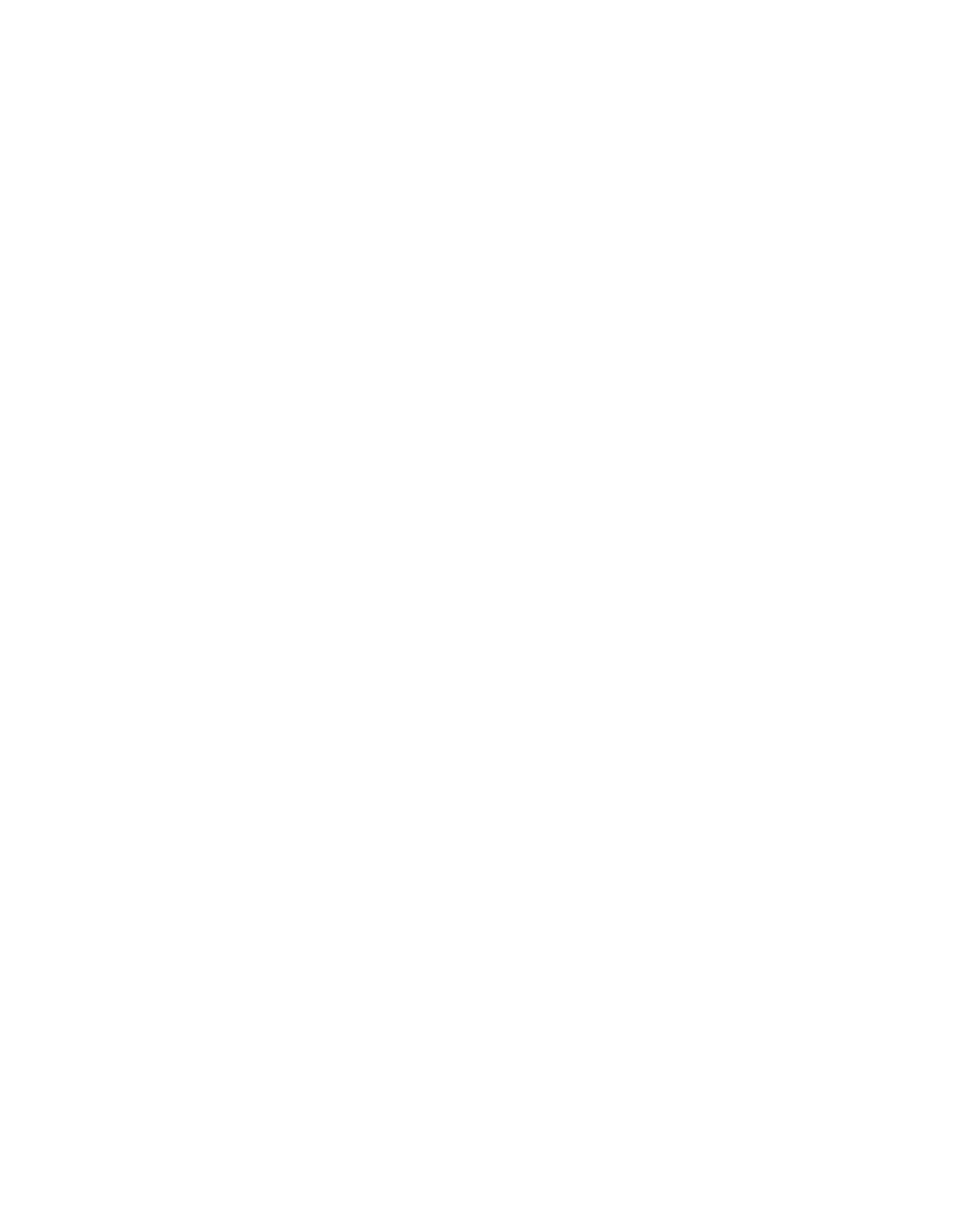## EHC - 4Base-Scorecard: CHC156 - 09-26-16 - CHC 12 @ PIT 2<br>\* WP: Hendricks - LP: Kuhl - Sv: - CHC rec 100-56 - Baez is Top Contributor in CHC win



| CHC - 4BaseScore - Player 4Score by Batting Order<br>CHC156 - 09-26-16 - CHC 12 @ PIT 2<br>WP: Hendricks - LP: Kuhl - Sv: - CHC rec 100-56 - Baez is Top Contributor in CHC win |      |           |              |                  |                         |                |    |                |                |    |                         |  |  |
|---------------------------------------------------------------------------------------------------------------------------------------------------------------------------------|------|-----------|--------------|------------------|-------------------------|----------------|----|----------------|----------------|----|-------------------------|--|--|
|                                                                                                                                                                                 |      |           |              | <b>Bat Order</b> |                         |                |    |                |                |    |                         |  |  |
| Player                                                                                                                                                                          | Team | Position  | $\mathbf{1}$ | $\overline{2}$   | 3                       | 4              | 5  | 6              | $\overline{7}$ | 8  | 9                       |  |  |
| <b>Baez</b>                                                                                                                                                                     | CHC  | 2B-SS     |              |                  |                         |                |    |                |                | 24 |                         |  |  |
| Heyward                                                                                                                                                                         | CHC  | RF        |              |                  |                         |                | 21 |                |                |    |                         |  |  |
| Almora                                                                                                                                                                          | CHC  | <b>CF</b> |              |                  |                         |                |    |                | 15             |    |                         |  |  |
| <b>Bryant</b>                                                                                                                                                                   | CHC  | 3B        |              | 15               |                         |                |    |                |                |    |                         |  |  |
| Coghlan                                                                                                                                                                         | CHC  | $LF-1B$   | 14           |                  |                         |                |    |                |                |    |                         |  |  |
| <b>Rizzo</b>                                                                                                                                                                    | CHC  | 1B        |              |                  | 11                      |                |    |                |                |    |                         |  |  |
| <b>Russell</b>                                                                                                                                                                  | CHC  | SS        |              |                  |                         |                |    | 9              |                |    |                         |  |  |
| La Stella                                                                                                                                                                       | CHC  | PH-3B     |              | 8                |                         |                |    |                |                |    |                         |  |  |
| Kawasaki                                                                                                                                                                        | CHC  | PH-2B     |              |                  |                         |                |    | $\overline{7}$ |                |    |                         |  |  |
| <b>Szczur</b>                                                                                                                                                                   | CHC  | LF-Dsub   |              |                  | $\overline{\mathbf{4}}$ |                |    |                |                |    |                         |  |  |
| Contreras                                                                                                                                                                       | CHC  | C         |              |                  |                         | 3 <sup>2</sup> |    |                |                |    |                         |  |  |
| <b>Hendricks</b>                                                                                                                                                                | CHC  | P         |              |                  |                         |                |    |                |                |    | $\overline{\mathbf{3}}$ |  |  |
| Federowicz                                                                                                                                                                      | CHC  | PH        |              |                  |                         |                |    |                |                |    | $\bullet$               |  |  |

Scorecard Sponsored By



**GO** - Meal and Fitness Tracker By Iolo

https://itunes.apple.com/us/app/go-meal-and-fitness-track-er/id785910082?mt=8

## CHC - 4Score Box - Player Totals<br>CHC156 - 09-26-16 - CHC 12 @ PIT 2<br>WP: Hendricks - LP: Kuhl - Sv: - CHC rec 100-56 - Baez is Top Contributor in CHC win

| Player        | Team Position | Bat<br>Ord #   | Credit For Run | PA Bases       | <b>BR</b> Bases | <b>Bases Pushed</b> | Player 4Score  | Appearances    | Productivity<br>Rate |
|---------------|---------------|----------------|----------------|----------------|-----------------|---------------------|----------------|----------------|----------------------|
| Baez          | CHC 2B-SS     | 8              | 6              | 5              | 0               | 13                  | 24             | 5              | 4.800                |
| Heyward       | CHC RF        | 5              | $\overline{2}$ | 5              | 8               | 6                   | 21             | 6              | 3.500                |
| Almora        | CHC CF        | $\overline{7}$ | 1              | $\overline{4}$ | 5               | 5                   | 15             | 6              | 2.500                |
| Bryant        | CHC 3B        | 2              | $\overline{2}$ | 5              | 0               | 8                   | 15             | 4              | 3.750                |
| Coghlan       | CHC LF-1B     | $\overline{1}$ | $\mathbf 0$    | $\overline{4}$ | 9               | $\mathbf{1}$        | 14             | 6              | 2.333                |
| Rizzo         | CHC 1B        | 3              | $\mathbf 0$    | $\overline{4}$ | 5               | $\overline{2}$      | 11             | 4              | 2.750                |
| Russell       | CHC SS        | 6              | $\mathbf 0$    | $\overline{2}$ | 6               | $\mathbf{1}$        | 9              | $\overline{4}$ | 2.250                |
| La Stella     | CHC PH-3B     | $\overline{2}$ | $\mathbf 0$    | 3              | 3               | 2                   | 8              | 2              | 4.000                |
| Kawasaki      | CHC PH-2B     | 6              | $\mathbf{1}$   | $\overline{2}$ | $\mathbf 0$     | 4                   | $\overline{7}$ | $\overline{2}$ | 3.500                |
| Szczur        | CHC LF-Dsub   | 3              | $\mathbf 0$    | $\mathbf{1}$   | 2               | $\mathbf{1}$        | $\overline{4}$ | $\overline{2}$ | 2.000                |
| Contreras     | CHC C         | 4              | $\mathbf 0$    | $\overline{2}$ | $\mathbf 0$     | $\mathbf{1}$        | 3              | 6              | 0.500                |
| Hendricks     | CHC P         | $9\,$          | $\mathbf 0$    | $\mathbf{1}$   | 2               | $\mathbf 0$         | 3              | $\overline{4}$ | 0.750                |
| Federowicz    | CHC PH        | 9              | 0              | 0              | $\mathbf 0$     | $\pmb{0}$           | $\pmb{0}$      | $\mathbf{1}$   | 0.000                |
| <b>Totals</b> |               |                | 12             | 38             | 40              | 44                  | 134            | 52             | 2.577                |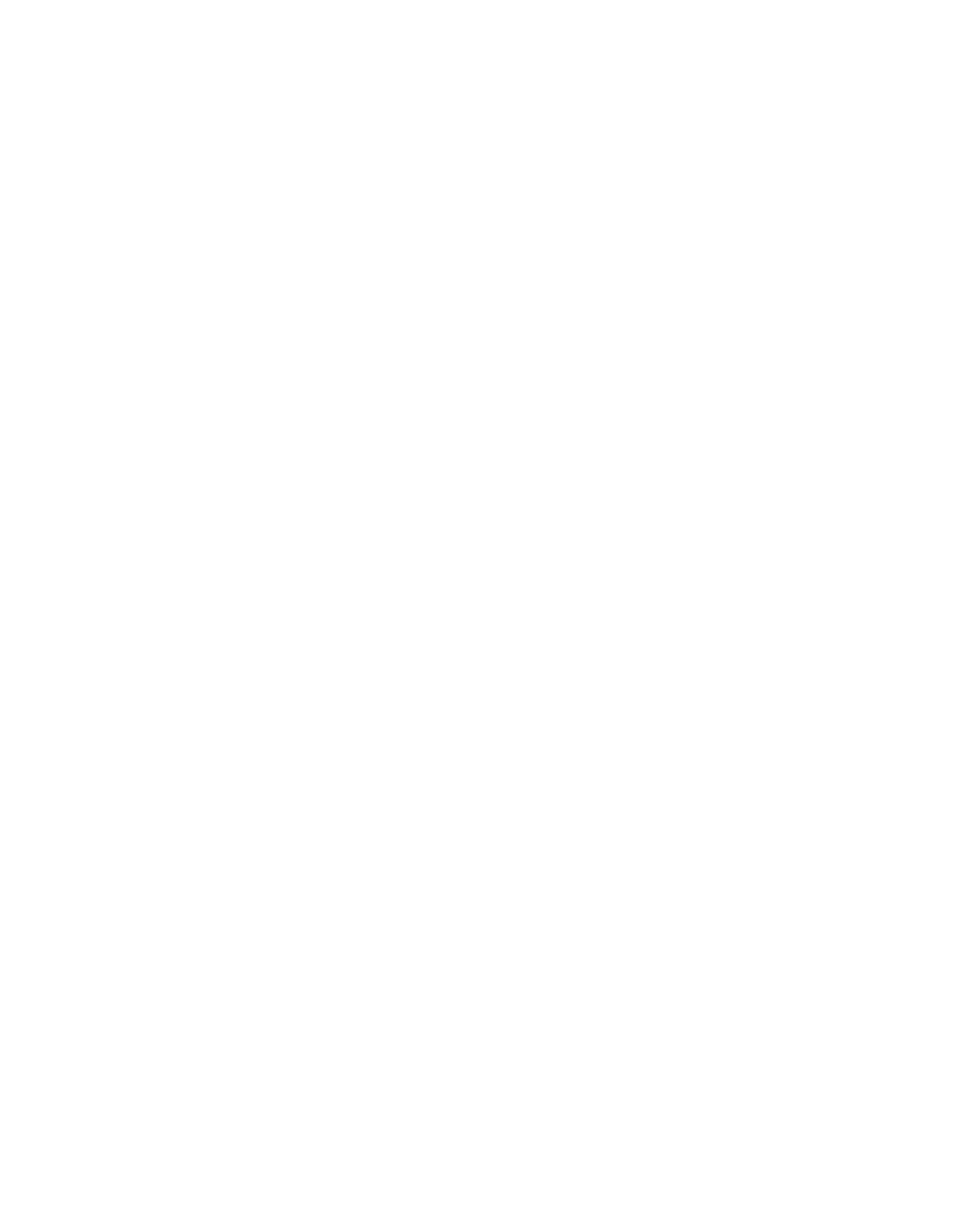## CHC - 4Base-Scorecard: CHC156 - 09-26-16 - CHC 12 @ PIT 2 \*WP:Hendricks-LP:Kuhl-Sv: -CHCrec100-56-BaezisTopContributorinCHCwin

|                  |               |                        |        | Detail by Bat Order/Player                                                                                                                                                                                                                                                                                                                                                                                                                                                                                                                                                                                                                                                                                                                                                                                                                                                                                                                                                                                                                                                                                                                                                                                                                                                                                                            |                  |                     |                     |                                                                                                                                                                                                                                                                                                                                                                                                                                                                                                                                                                                                                                                                                                                                                                                                                                                                                                                                                                                                                                                                                                                                                                                                                                                                                                                                                                                                                                                                                                                                                                                                                                                                                                                                                                                                                                                                                                                                                                                                                                                                                                                                                                                                                                                                                                                                                                                                                                                                                                                                                                                                                                                                                                                                                                                                                                     |                         |                                       |                     |
|------------------|---------------|------------------------|--------|---------------------------------------------------------------------------------------------------------------------------------------------------------------------------------------------------------------------------------------------------------------------------------------------------------------------------------------------------------------------------------------------------------------------------------------------------------------------------------------------------------------------------------------------------------------------------------------------------------------------------------------------------------------------------------------------------------------------------------------------------------------------------------------------------------------------------------------------------------------------------------------------------------------------------------------------------------------------------------------------------------------------------------------------------------------------------------------------------------------------------------------------------------------------------------------------------------------------------------------------------------------------------------------------------------------------------------------|------------------|---------------------|---------------------|-------------------------------------------------------------------------------------------------------------------------------------------------------------------------------------------------------------------------------------------------------------------------------------------------------------------------------------------------------------------------------------------------------------------------------------------------------------------------------------------------------------------------------------------------------------------------------------------------------------------------------------------------------------------------------------------------------------------------------------------------------------------------------------------------------------------------------------------------------------------------------------------------------------------------------------------------------------------------------------------------------------------------------------------------------------------------------------------------------------------------------------------------------------------------------------------------------------------------------------------------------------------------------------------------------------------------------------------------------------------------------------------------------------------------------------------------------------------------------------------------------------------------------------------------------------------------------------------------------------------------------------------------------------------------------------------------------------------------------------------------------------------------------------------------------------------------------------------------------------------------------------------------------------------------------------------------------------------------------------------------------------------------------------------------------------------------------------------------------------------------------------------------------------------------------------------------------------------------------------------------------------------------------------------------------------------------------------------------------------------------------------------------------------------------------------------------------------------------------------------------------------------------------------------------------------------------------------------------------------------------------------------------------------------------------------------------------------------------------------------------------------------------------------------------------------------------------------|-------------------------|---------------------------------------|---------------------|
| <b>Bat Order</b> | Player        | Position               | Inning | Play Text                                                                                                                                                                                                                                                                                                                                                                                                                                                                                                                                                                                                                                                                                                                                                                                                                                                                                                                                                                                                                                                                                                                                                                                                                                                                                                                             | <b>LOBStatus</b> | Credit For<br>Run   | PA Bases            | <b>BR</b> Bases                                                                                                                                                                                                                                                                                                                                                                                                                                                                                                                                                                                                                                                                                                                                                                                                                                                                                                                                                                                                                                                                                                                                                                                                                                                                                                                                                                                                                                                                                                                                                                                                                                                                                                                                                                                                                                                                                                                                                                                                                                                                                                                                                                                                                                                                                                                                                                                                                                                                                                                                                                                                                                                                                                                                                                                                                     | Bases<br>Pushed         | Player<br>4Score                      |                     |
|                  |               |                        | 01     | Walk                                                                                                                                                                                                                                                                                                                                                                                                                                                                                                                                                                                                                                                                                                                                                                                                                                                                                                                                                                                                                                                                                                                                                                                                                                                                                                                                  |                  | $\mathsf{O}\xspace$ | $\mathbf{1}$        | 3                                                                                                                                                                                                                                                                                                                                                                                                                                                                                                                                                                                                                                                                                                                                                                                                                                                                                                                                                                                                                                                                                                                                                                                                                                                                                                                                                                                                                                                                                                                                                                                                                                                                                                                                                                                                                                                                                                                                                                                                                                                                                                                                                                                                                                                                                                                                                                                                                                                                                                                                                                                                                                                                                                                                                                                                                                   | $\mathsf 0$             | 4                                     |                     |
|                  |               |                        | 03     | $2 - 3$                                                                                                                                                                                                                                                                                                                                                                                                                                                                                                                                                                                                                                                                                                                                                                                                                                                                                                                                                                                                                                                                                                                                                                                                                                                                                                                               |                  | $\boldsymbol{0}$    | $\mathsf{O}\xspace$ | $\mathbf 0$                                                                                                                                                                                                                                                                                                                                                                                                                                                                                                                                                                                                                                                                                                                                                                                                                                                                                                                                                                                                                                                                                                                                                                                                                                                                                                                                                                                                                                                                                                                                                                                                                                                                                                                                                                                                                                                                                                                                                                                                                                                                                                                                                                                                                                                                                                                                                                                                                                                                                                                                                                                                                                                                                                                                                                                                                         | $\mathsf 0$             | $\mathsf{O}\xspace$                   |                     |
|                  |               | $LF-1B$                | 04     | 9.Single                                                                                                                                                                                                                                                                                                                                                                                                                                                                                                                                                                                                                                                                                                                                                                                                                                                                                                                                                                                                                                                                                                                                                                                                                                                                                                                              | Left on 2nd      | $\boldsymbol{0}$    | $\mathbf{1}$        | 1                                                                                                                                                                                                                                                                                                                                                                                                                                                                                                                                                                                                                                                                                                                                                                                                                                                                                                                                                                                                                                                                                                                                                                                                                                                                                                                                                                                                                                                                                                                                                                                                                                                                                                                                                                                                                                                                                                                                                                                                                                                                                                                                                                                                                                                                                                                                                                                                                                                                                                                                                                                                                                                                                                                                                                                                                                   | $\mathbf{1}$            | $\ensuremath{\mathsf{3}}$             |                     |
| $\mathbf{1}$     | Coghlan       |                        | 06     | 4.Single +2ndWP                                                                                                                                                                                                                                                                                                                                                                                                                                                                                                                                                                                                                                                                                                                                                                                                                                                                                                                                                                                                                                                                                                                                                                                                                                                                                                                       |                  | $\boldsymbol{0}$    | $\mathbf{1}$        | 3                                                                                                                                                                                                                                                                                                                                                                                                                                                                                                                                                                                                                                                                                                                                                                                                                                                                                                                                                                                                                                                                                                                                                                                                                                                                                                                                                                                                                                                                                                                                                                                                                                                                                                                                                                                                                                                                                                                                                                                                                                                                                                                                                                                                                                                                                                                                                                                                                                                                                                                                                                                                                                                                                                                                                                                                                                   | $\mathsf 0$             | $\overline{4}$                        |                     |
|                  |               |                        | 07     | 3U                                                                                                                                                                                                                                                                                                                                                                                                                                                                                                                                                                                                                                                                                                                                                                                                                                                                                                                                                                                                                                                                                                                                                                                                                                                                                                                                    |                  | $\boldsymbol{0}$    | $\mathbf 0$         | $\mathbf 0$                                                                                                                                                                                                                                                                                                                                                                                                                                                                                                                                                                                                                                                                                                                                                                                                                                                                                                                                                                                                                                                                                                                                                                                                                                                                                                                                                                                                                                                                                                                                                                                                                                                                                                                                                                                                                                                                                                                                                                                                                                                                                                                                                                                                                                                                                                                                                                                                                                                                                                                                                                                                                                                                                                                                                                                                                         | $\mathsf 0$             | $\mathsf{O}\xspace$                   |                     |
|                  |               |                        | 08     | Walk                                                                                                                                                                                                                                                                                                                                                                                                                                                                                                                                                                                                                                                                                                                                                                                                                                                                                                                                                                                                                                                                                                                                                                                                                                                                                                                                  | Left on 3rd      | $\boldsymbol{0}$    | $\mathbf{1}$        | $\overline{c}$<br>$\mathsf 0$<br>$\overline{a}$<br>$\underline{4}$<br>$\overline{1}$<br>$\mathbf 0$<br>$\mathsf 0$<br>$\mathsf{O}\xspace$<br>$\mathsf{O}\xspace$<br>$\mathbf 0$<br>$\mathsf 0$<br>$\overline{c}$<br>$\mathbf 0$<br>$\mathbf{1}$<br>$\mathbf 0$<br>6<br>$\overline{4}$<br>$\overline{5}$<br>$\underline{8}$<br>$\underline{0}$<br>3<br>$\mathsf 0$<br>$\mathbf{1}$<br>$\overline{2}$<br>$\mathbf 0$<br>$\overline{c}$<br>$\underline{3}$<br>$\overline{3}$<br>$\overline{2}$<br>$\overline{2}$<br>$\overline{c}$<br>$\mathbf{1}$<br>$\mathsf 0$<br>$\mathbf{1}$<br>$\mathbf{1}$<br>$\mathbf 0$<br>$\mathsf 0$<br>$\mathbf 0$<br>3<br>$\mathsf 0$<br>$\mathbf{1}$<br>$\overline{5}$<br>$\overline{2}$<br>$\underline{4}$<br>$\overline{c}$<br>$\mathbf{1}$<br>$\mathbf{1}$<br>$\mathbf 0$<br>$\mathsf{O}\xspace$<br>$\mathsf 0$<br>$\overline{2}$<br>$\overline{1}$<br>$\overline{1}$<br>$\mathsf 0$<br>$\mathbf{1}$<br>$\mathbf{1}$<br>$\mathbf 0$<br>$\mathsf 0$<br>$\mathbf 0$<br>$\mathbf 0$<br>$\mathbf 0$<br>$-1$<br>$\sqrt{2}$<br>$\mathbf{1}$<br>$-1$<br>$\mathsf 0$<br>$\mathbf 0$<br>$\mathbf 0$<br>$\mathbf 0$<br>$\mathsf 0$<br>$\mathsf{0}$<br>$\underline{2}$<br>$\overline{0}$<br>$\overline{1}$<br>3<br>$\mathsf{O}\xspace$<br>$\mathbf 0$<br>3<br>$\mathsf 0$<br>$\mathbf{1}$<br>$\mathbf 0$<br>$\mathsf 0$<br>$\mathbf 0$<br>3<br>$\mathbf{1}$<br>$\mathbf{1}$<br>$\overline{c}$<br>$\mathbf{1}$<br>$\mathbf{1}$<br>$\sqrt{2}$<br>$\mathsf 0$<br>$\mathbf{1}$<br>$\overline{5}$<br>$\underline{8}$<br>$\underline{6}$<br>$\mathbf 0$<br>$\mathsf 0$<br>$\overline{0}$<br>3<br>$\mathsf 0$<br>$\mathbf{1}$<br>$\mathbf 0$<br>0<br>0<br>3<br>$\mathbf{1}$<br>$\mathbf{1}$<br>$\overline{2}$<br>$\underline{6}$<br>$\overline{1}$<br>$\mathbf{1}$<br>$\mathbf 0$<br>3<br>$\mathbf 0$<br>$\mathbf{1}$<br>$\mathbf{1}$<br>$\underline{2}$<br>$\underline{0}$<br>$\overline{4}$<br>$\mathbf 0$<br>$\boldsymbol{0}$<br>0<br>3<br>$\overline{2}$<br>$\mathbf{1}$<br>$\mathsf{O}\xspace$<br>$\mathsf 0$<br>$\mathbf{1}$<br>$\overline{2}$<br>$\overline{2}$<br>4<br>$\mathbf 0$<br>$\mathsf 0$<br>0<br>$\mathbf 0$<br>$\mathbf 0$<br>$-1$<br>$\overline{5}$<br>$\overline{5}$<br>$\overline{4}$<br>$\mathsf{O}\xspace$<br>$\mathsf 0$<br>$\mathbf 0$<br>$\mathbf 0$<br>10<br>4<br>$\mathbf 0$<br>$\mathbf 0$<br>$\boldsymbol{0}$<br>3<br>$\boldsymbol{0}$<br>$\mathbf{1}$<br>$\mathsf 0$<br>$\mathsf 0$<br>$\boldsymbol{0}$<br>$\overline{5}$<br>$\underline{0}$<br>13<br>$\mathsf{O}\xspace$<br>$\mathbf 0$<br>$\mathsf 0$<br>$\mathbf 2$<br>$\mathsf 0$<br>$\mathbf{1}$<br>$\mathbf 0$<br>$\boldsymbol{0}$<br>0<br>$\overline{2}$<br>$\underline{0}$<br>$\overline{1}$<br>$\mathbf 0$<br>$\mathsf 0$<br>$\mathbf 0$<br>$\underline{0}$<br>$\underline{0}$<br>$\underline{0}$<br>$\frac{38}{5}$<br>40<br>44 | $\overline{\mathbf{3}}$ |                                       |                     |
|                  |               |                        |        | <b>Total</b>                                                                                                                                                                                                                                                                                                                                                                                                                                                                                                                                                                                                                                                                                                                                                                                                                                                                                                                                                                                                                                                                                                                                                                                                                                                                                                                          |                  | $\underline{0}$     |                     |                                                                                                                                                                                                                                                                                                                                                                                                                                                                                                                                                                                                                                                                                                                                                                                                                                                                                                                                                                                                                                                                                                                                                                                                                                                                                                                                                                                                                                                                                                                                                                                                                                                                                                                                                                                                                                                                                                                                                                                                                                                                                                                                                                                                                                                                                                                                                                                                                                                                                                                                                                                                                                                                                                                                                                                                                                     |                         | 14                                    |                     |
|                  |               |                        | 01     | 9                                                                                                                                                                                                                                                                                                                                                                                                                                                                                                                                                                                                                                                                                                                                                                                                                                                                                                                                                                                                                                                                                                                                                                                                                                                                                                                                     |                  | $\mathsf 0$         |                     |                                                                                                                                                                                                                                                                                                                                                                                                                                                                                                                                                                                                                                                                                                                                                                                                                                                                                                                                                                                                                                                                                                                                                                                                                                                                                                                                                                                                                                                                                                                                                                                                                                                                                                                                                                                                                                                                                                                                                                                                                                                                                                                                                                                                                                                                                                                                                                                                                                                                                                                                                                                                                                                                                                                                                                                                                                     |                         | $\mathsf{O}\xspace$                   |                     |
|                  |               | 3B                     | 03     | Κ                                                                                                                                                                                                                                                                                                                                                                                                                                                                                                                                                                                                                                                                                                                                                                                                                                                                                                                                                                                                                                                                                                                                                                                                                                                                                                                                     |                  | $\mathsf 0$         |                     |                                                                                                                                                                                                                                                                                                                                                                                                                                                                                                                                                                                                                                                                                                                                                                                                                                                                                                                                                                                                                                                                                                                                                                                                                                                                                                                                                                                                                                                                                                                                                                                                                                                                                                                                                                                                                                                                                                                                                                                                                                                                                                                                                                                                                                                                                                                                                                                                                                                                                                                                                                                                                                                                                                                                                                                                                                     |                         | $\mathsf{O}\xspace$                   |                     |
|                  | <b>Bryant</b> |                        | 04     |                                                                                                                                                                                                                                                                                                                                                                                                                                                                                                                                                                                                                                                                                                                                                                                                                                                                                                                                                                                                                                                                                                                                                                                                                                                                                                                                       |                  | $\boldsymbol{0}$    |                     |                                                                                                                                                                                                                                                                                                                                                                                                                                                                                                                                                                                                                                                                                                                                                                                                                                                                                                                                                                                                                                                                                                                                                                                                                                                                                                                                                                                                                                                                                                                                                                                                                                                                                                                                                                                                                                                                                                                                                                                                                                                                                                                                                                                                                                                                                                                                                                                                                                                                                                                                                                                                                                                                                                                                                                                                                                     |                         | $\overline{\mathbf{3}}$               |                     |
| $\overline{2}$   |               |                        | 06     | .HomeRun L-CF                                                                                                                                                                                                                                                                                                                                                                                                                                                                                                                                                                                                                                                                                                                                                                                                                                                                                                                                                                                                                                                                                                                                                                                                                                                                                                                         |                  | $\sqrt{2}$          |                     |                                                                                                                                                                                                                                                                                                                                                                                                                                                                                                                                                                                                                                                                                                                                                                                                                                                                                                                                                                                                                                                                                                                                                                                                                                                                                                                                                                                                                                                                                                                                                                                                                                                                                                                                                                                                                                                                                                                                                                                                                                                                                                                                                                                                                                                                                                                                                                                                                                                                                                                                                                                                                                                                                                                                                                                                                                     |                         | 12                                    |                     |
|                  |               |                        |        | Total                                                                                                                                                                                                                                                                                                                                                                                                                                                                                                                                                                                                                                                                                                                                                                                                                                                                                                                                                                                                                                                                                                                                                                                                                                                                                                                                 |                  |                     |                     |                                                                                                                                                                                                                                                                                                                                                                                                                                                                                                                                                                                                                                                                                                                                                                                                                                                                                                                                                                                                                                                                                                                                                                                                                                                                                                                                                                                                                                                                                                                                                                                                                                                                                                                                                                                                                                                                                                                                                                                                                                                                                                                                                                                                                                                                                                                                                                                                                                                                                                                                                                                                                                                                                                                                                                                                                                     |                         | 15                                    |                     |
|                  |               | PH-3B                  |        |                                                                                                                                                                                                                                                                                                                                                                                                                                                                                                                                                                                                                                                                                                                                                                                                                                                                                                                                                                                                                                                                                                                                                                                                                                                                                                                                       |                  |                     |                     |                                                                                                                                                                                                                                                                                                                                                                                                                                                                                                                                                                                                                                                                                                                                                                                                                                                                                                                                                                                                                                                                                                                                                                                                                                                                                                                                                                                                                                                                                                                                                                                                                                                                                                                                                                                                                                                                                                                                                                                                                                                                                                                                                                                                                                                                                                                                                                                                                                                                                                                                                                                                                                                                                                                                                                                                                                     |                         | $\sqrt{4}$                            |                     |
|                  | La Stella     |                        |        |                                                                                                                                                                                                                                                                                                                                                                                                                                                                                                                                                                                                                                                                                                                                                                                                                                                                                                                                                                                                                                                                                                                                                                                                                                                                                                                                       |                  |                     |                     |                                                                                                                                                                                                                                                                                                                                                                                                                                                                                                                                                                                                                                                                                                                                                                                                                                                                                                                                                                                                                                                                                                                                                                                                                                                                                                                                                                                                                                                                                                                                                                                                                                                                                                                                                                                                                                                                                                                                                                                                                                                                                                                                                                                                                                                                                                                                                                                                                                                                                                                                                                                                                                                                                                                                                                                                                                     |                         | $\overline{4}$                        |                     |
|                  |               |                        |        |                                                                                                                                                                                                                                                                                                                                                                                                                                                                                                                                                                                                                                                                                                                                                                                                                                                                                                                                                                                                                                                                                                                                                                                                                                                                                                                                       |                  |                     |                     |                                                                                                                                                                                                                                                                                                                                                                                                                                                                                                                                                                                                                                                                                                                                                                                                                                                                                                                                                                                                                                                                                                                                                                                                                                                                                                                                                                                                                                                                                                                                                                                                                                                                                                                                                                                                                                                                                                                                                                                                                                                                                                                                                                                                                                                                                                                                                                                                                                                                                                                                                                                                                                                                                                                                                                                                                                     |                         | $\underline{8}$                       |                     |
|                  |               |                        |        |                                                                                                                                                                                                                                                                                                                                                                                                                                                                                                                                                                                                                                                                                                                                                                                                                                                                                                                                                                                                                                                                                                                                                                                                                                                                                                                                       |                  |                     |                     |                                                                                                                                                                                                                                                                                                                                                                                                                                                                                                                                                                                                                                                                                                                                                                                                                                                                                                                                                                                                                                                                                                                                                                                                                                                                                                                                                                                                                                                                                                                                                                                                                                                                                                                                                                                                                                                                                                                                                                                                                                                                                                                                                                                                                                                                                                                                                                                                                                                                                                                                                                                                                                                                                                                                                                                                                                     |                         | $\overline{\mathbf{5}}$               |                     |
| 3                |               | 1B                     |        |                                                                                                                                                                                                                                                                                                                                                                                                                                                                                                                                                                                                                                                                                                                                                                                                                                                                                                                                                                                                                                                                                                                                                                                                                                                                                                                                       |                  |                     |                     |                                                                                                                                                                                                                                                                                                                                                                                                                                                                                                                                                                                                                                                                                                                                                                                                                                                                                                                                                                                                                                                                                                                                                                                                                                                                                                                                                                                                                                                                                                                                                                                                                                                                                                                                                                                                                                                                                                                                                                                                                                                                                                                                                                                                                                                                                                                                                                                                                                                                                                                                                                                                                                                                                                                                                                                                                                     |                         | $\overline{2}$                        |                     |
|                  | Rizzo         |                        |        |                                                                                                                                                                                                                                                                                                                                                                                                                                                                                                                                                                                                                                                                                                                                                                                                                                                                                                                                                                                                                                                                                                                                                                                                                                                                                                                                       |                  |                     |                     |                                                                                                                                                                                                                                                                                                                                                                                                                                                                                                                                                                                                                                                                                                                                                                                                                                                                                                                                                                                                                                                                                                                                                                                                                                                                                                                                                                                                                                                                                                                                                                                                                                                                                                                                                                                                                                                                                                                                                                                                                                                                                                                                                                                                                                                                                                                                                                                                                                                                                                                                                                                                                                                                                                                                                                                                                                     |                         | $\mathsf{O}\xspace$                   |                     |
|                  |               |                        |        |                                                                                                                                                                                                                                                                                                                                                                                                                                                                                                                                                                                                                                                                                                                                                                                                                                                                                                                                                                                                                                                                                                                                                                                                                                                                                                                                       |                  |                     |                     |                                                                                                                                                                                                                                                                                                                                                                                                                                                                                                                                                                                                                                                                                                                                                                                                                                                                                                                                                                                                                                                                                                                                                                                                                                                                                                                                                                                                                                                                                                                                                                                                                                                                                                                                                                                                                                                                                                                                                                                                                                                                                                                                                                                                                                                                                                                                                                                                                                                                                                                                                                                                                                                                                                                                                                                                                                     |                         | $\overline{4}$                        |                     |
|                  |               |                        |        |                                                                                                                                                                                                                                                                                                                                                                                                                                                                                                                                                                                                                                                                                                                                                                                                                                                                                                                                                                                                                                                                                                                                                                                                                                                                                                                                       |                  |                     |                     |                                                                                                                                                                                                                                                                                                                                                                                                                                                                                                                                                                                                                                                                                                                                                                                                                                                                                                                                                                                                                                                                                                                                                                                                                                                                                                                                                                                                                                                                                                                                                                                                                                                                                                                                                                                                                                                                                                                                                                                                                                                                                                                                                                                                                                                                                                                                                                                                                                                                                                                                                                                                                                                                                                                                                                                                                                     |                         | 11                                    |                     |
|                  |               | LF-Dsub                |        |                                                                                                                                                                                                                                                                                                                                                                                                                                                                                                                                                                                                                                                                                                                                                                                                                                                                                                                                                                                                                                                                                                                                                                                                                                                                                                                                       |                  |                     |                     |                                                                                                                                                                                                                                                                                                                                                                                                                                                                                                                                                                                                                                                                                                                                                                                                                                                                                                                                                                                                                                                                                                                                                                                                                                                                                                                                                                                                                                                                                                                                                                                                                                                                                                                                                                                                                                                                                                                                                                                                                                                                                                                                                                                                                                                                                                                                                                                                                                                                                                                                                                                                                                                                                                                                                                                                                                     |                         | $\overline{4}$                        |                     |
|                  | <b>Szczur</b> |                        |        |                                                                                                                                                                                                                                                                                                                                                                                                                                                                                                                                                                                                                                                                                                                                                                                                                                                                                                                                                                                                                                                                                                                                                                                                                                                                                                                                       |                  |                     |                     |                                                                                                                                                                                                                                                                                                                                                                                                                                                                                                                                                                                                                                                                                                                                                                                                                                                                                                                                                                                                                                                                                                                                                                                                                                                                                                                                                                                                                                                                                                                                                                                                                                                                                                                                                                                                                                                                                                                                                                                                                                                                                                                                                                                                                                                                                                                                                                                                                                                                                                                                                                                                                                                                                                                                                                                                                                     |                         | $\mathsf{O}\xspace$                   |                     |
|                  |               |                        |        |                                                                                                                                                                                                                                                                                                                                                                                                                                                                                                                                                                                                                                                                                                                                                                                                                                                                                                                                                                                                                                                                                                                                                                                                                                                                                                                                       |                  |                     |                     |                                                                                                                                                                                                                                                                                                                                                                                                                                                                                                                                                                                                                                                                                                                                                                                                                                                                                                                                                                                                                                                                                                                                                                                                                                                                                                                                                                                                                                                                                                                                                                                                                                                                                                                                                                                                                                                                                                                                                                                                                                                                                                                                                                                                                                                                                                                                                                                                                                                                                                                                                                                                                                                                                                                                                                                                                                     |                         | $\underline{4}$                       |                     |
| 4                |               |                        |        |                                                                                                                                                                                                                                                                                                                                                                                                                                                                                                                                                                                                                                                                                                                                                                                                                                                                                                                                                                                                                                                                                                                                                                                                                                                                                                                                       |                  |                     |                     |                                                                                                                                                                                                                                                                                                                                                                                                                                                                                                                                                                                                                                                                                                                                                                                                                                                                                                                                                                                                                                                                                                                                                                                                                                                                                                                                                                                                                                                                                                                                                                                                                                                                                                                                                                                                                                                                                                                                                                                                                                                                                                                                                                                                                                                                                                                                                                                                                                                                                                                                                                                                                                                                                                                                                                                                                                     |                         | $\overline{2}$                        |                     |
|                  |               | С                      |        |                                                                                                                                                                                                                                                                                                                                                                                                                                                                                                                                                                                                                                                                                                                                                                                                                                                                                                                                                                                                                                                                                                                                                                                                                                                                                                                                       |                  |                     |                     |                                                                                                                                                                                                                                                                                                                                                                                                                                                                                                                                                                                                                                                                                                                                                                                                                                                                                                                                                                                                                                                                                                                                                                                                                                                                                                                                                                                                                                                                                                                                                                                                                                                                                                                                                                                                                                                                                                                                                                                                                                                                                                                                                                                                                                                                                                                                                                                                                                                                                                                                                                                                                                                                                                                                                                                                                                     |                         | $\mathsf{O}\xspace$                   |                     |
|                  |               |                        |        |                                                                                                                                                                                                                                                                                                                                                                                                                                                                                                                                                                                                                                                                                                                                                                                                                                                                                                                                                                                                                                                                                                                                                                                                                                                                                                                                       |                  |                     |                     |                                                                                                                                                                                                                                                                                                                                                                                                                                                                                                                                                                                                                                                                                                                                                                                                                                                                                                                                                                                                                                                                                                                                                                                                                                                                                                                                                                                                                                                                                                                                                                                                                                                                                                                                                                                                                                                                                                                                                                                                                                                                                                                                                                                                                                                                                                                                                                                                                                                                                                                                                                                                                                                                                                                                                                                                                                     |                         | $-1$                                  |                     |
|                  | Contreras     |                        |        |                                                                                                                                                                                                                                                                                                                                                                                                                                                                                                                                                                                                                                                                                                                                                                                                                                                                                                                                                                                                                                                                                                                                                                                                                                                                                                                                       |                  |                     |                     |                                                                                                                                                                                                                                                                                                                                                                                                                                                                                                                                                                                                                                                                                                                                                                                                                                                                                                                                                                                                                                                                                                                                                                                                                                                                                                                                                                                                                                                                                                                                                                                                                                                                                                                                                                                                                                                                                                                                                                                                                                                                                                                                                                                                                                                                                                                                                                                                                                                                                                                                                                                                                                                                                                                                                                                                                                     |                         | $\sqrt{2}$<br>$\overline{\mathbf{0}}$ |                     |
|                  |               |                        |        |                                                                                                                                                                                                                                                                                                                                                                                                                                                                                                                                                                                                                                                                                                                                                                                                                                                                                                                                                                                                                                                                                                                                                                                                                                                                                                                                       |                  |                     |                     |                                                                                                                                                                                                                                                                                                                                                                                                                                                                                                                                                                                                                                                                                                                                                                                                                                                                                                                                                                                                                                                                                                                                                                                                                                                                                                                                                                                                                                                                                                                                                                                                                                                                                                                                                                                                                                                                                                                                                                                                                                                                                                                                                                                                                                                                                                                                                                                                                                                                                                                                                                                                                                                                                                                                                                                                                                     |                         |                                       |                     |
|                  |               |                        |        |                                                                                                                                                                                                                                                                                                                                                                                                                                                                                                                                                                                                                                                                                                                                                                                                                                                                                                                                                                                                                                                                                                                                                                                                                                                                                                                                       |                  |                     |                     |                                                                                                                                                                                                                                                                                                                                                                                                                                                                                                                                                                                                                                                                                                                                                                                                                                                                                                                                                                                                                                                                                                                                                                                                                                                                                                                                                                                                                                                                                                                                                                                                                                                                                                                                                                                                                                                                                                                                                                                                                                                                                                                                                                                                                                                                                                                                                                                                                                                                                                                                                                                                                                                                                                                                                                                                                                     |                         | $\mathsf{O}\xspace$                   |                     |
|                  |               |                        |        |                                                                                                                                                                                                                                                                                                                                                                                                                                                                                                                                                                                                                                                                                                                                                                                                                                                                                                                                                                                                                                                                                                                                                                                                                                                                                                                                       |                  |                     |                     |                                                                                                                                                                                                                                                                                                                                                                                                                                                                                                                                                                                                                                                                                                                                                                                                                                                                                                                                                                                                                                                                                                                                                                                                                                                                                                                                                                                                                                                                                                                                                                                                                                                                                                                                                                                                                                                                                                                                                                                                                                                                                                                                                                                                                                                                                                                                                                                                                                                                                                                                                                                                                                                                                                                                                                                                                                     |                         | $\underline{3}$<br>$\overline{4}$     |                     |
| 5                |               |                        |        |                                                                                                                                                                                                                                                                                                                                                                                                                                                                                                                                                                                                                                                                                                                                                                                                                                                                                                                                                                                                                                                                                                                                                                                                                                                                                                                                       |                  |                     |                     |                                                                                                                                                                                                                                                                                                                                                                                                                                                                                                                                                                                                                                                                                                                                                                                                                                                                                                                                                                                                                                                                                                                                                                                                                                                                                                                                                                                                                                                                                                                                                                                                                                                                                                                                                                                                                                                                                                                                                                                                                                                                                                                                                                                                                                                                                                                                                                                                                                                                                                                                                                                                                                                                                                                                                                                                                                     |                         | $\overline{4}$                        |                     |
|                  |               |                        |        |                                                                                                                                                                                                                                                                                                                                                                                                                                                                                                                                                                                                                                                                                                                                                                                                                                                                                                                                                                                                                                                                                                                                                                                                                                                                                                                                       |                  |                     |                     |                                                                                                                                                                                                                                                                                                                                                                                                                                                                                                                                                                                                                                                                                                                                                                                                                                                                                                                                                                                                                                                                                                                                                                                                                                                                                                                                                                                                                                                                                                                                                                                                                                                                                                                                                                                                                                                                                                                                                                                                                                                                                                                                                                                                                                                                                                                                                                                                                                                                                                                                                                                                                                                                                                                                                                                                                                     |                         | $\mathsf{O}\xspace$                   |                     |
|                  | Heyward       | <b>RF</b>              |        |                                                                                                                                                                                                                                                                                                                                                                                                                                                                                                                                                                                                                                                                                                                                                                                                                                                                                                                                                                                                                                                                                                                                                                                                                                                                                                                                       |                  |                     |                     |                                                                                                                                                                                                                                                                                                                                                                                                                                                                                                                                                                                                                                                                                                                                                                                                                                                                                                                                                                                                                                                                                                                                                                                                                                                                                                                                                                                                                                                                                                                                                                                                                                                                                                                                                                                                                                                                                                                                                                                                                                                                                                                                                                                                                                                                                                                                                                                                                                                                                                                                                                                                                                                                                                                                                                                                                                     |                         | $\,6\,$                               |                     |
|                  |               |                        |        |                                                                                                                                                                                                                                                                                                                                                                                                                                                                                                                                                                                                                                                                                                                                                                                                                                                                                                                                                                                                                                                                                                                                                                                                                                                                                                                                       |                  |                     |                     |                                                                                                                                                                                                                                                                                                                                                                                                                                                                                                                                                                                                                                                                                                                                                                                                                                                                                                                                                                                                                                                                                                                                                                                                                                                                                                                                                                                                                                                                                                                                                                                                                                                                                                                                                                                                                                                                                                                                                                                                                                                                                                                                                                                                                                                                                                                                                                                                                                                                                                                                                                                                                                                                                                                                                                                                                                     |                         | $\overline{4}$                        |                     |
|                  |               |                        |        |                                                                                                                                                                                                                                                                                                                                                                                                                                                                                                                                                                                                                                                                                                                                                                                                                                                                                                                                                                                                                                                                                                                                                                                                                                                                                                                                       |                  |                     |                     |                                                                                                                                                                                                                                                                                                                                                                                                                                                                                                                                                                                                                                                                                                                                                                                                                                                                                                                                                                                                                                                                                                                                                                                                                                                                                                                                                                                                                                                                                                                                                                                                                                                                                                                                                                                                                                                                                                                                                                                                                                                                                                                                                                                                                                                                                                                                                                                                                                                                                                                                                                                                                                                                                                                                                                                                                                     |                         | $\overline{\mathbf{3}}$               |                     |
|                  |               |                        |        |                                                                                                                                                                                                                                                                                                                                                                                                                                                                                                                                                                                                                                                                                                                                                                                                                                                                                                                                                                                                                                                                                                                                                                                                                                                                                                                                       |                  |                     |                     |                                                                                                                                                                                                                                                                                                                                                                                                                                                                                                                                                                                                                                                                                                                                                                                                                                                                                                                                                                                                                                                                                                                                                                                                                                                                                                                                                                                                                                                                                                                                                                                                                                                                                                                                                                                                                                                                                                                                                                                                                                                                                                                                                                                                                                                                                                                                                                                                                                                                                                                                                                                                                                                                                                                                                                                                                                     |                         | $\overline{21}$                       |                     |
|                  |               |                        |        |                                                                                                                                                                                                                                                                                                                                                                                                                                                                                                                                                                                                                                                                                                                                                                                                                                                                                                                                                                                                                                                                                                                                                                                                                                                                                                                                       |                  |                     |                     |                                                                                                                                                                                                                                                                                                                                                                                                                                                                                                                                                                                                                                                                                                                                                                                                                                                                                                                                                                                                                                                                                                                                                                                                                                                                                                                                                                                                                                                                                                                                                                                                                                                                                                                                                                                                                                                                                                                                                                                                                                                                                                                                                                                                                                                                                                                                                                                                                                                                                                                                                                                                                                                                                                                                                                                                                                     |                         | 0                                     |                     |
|                  |               |                        |        |                                                                                                                                                                                                                                                                                                                                                                                                                                                                                                                                                                                                                                                                                                                                                                                                                                                                                                                                                                                                                                                                                                                                                                                                                                                                                                                                       |                  | $\mathsf 0$         |                     |                                                                                                                                                                                                                                                                                                                                                                                                                                                                                                                                                                                                                                                                                                                                                                                                                                                                                                                                                                                                                                                                                                                                                                                                                                                                                                                                                                                                                                                                                                                                                                                                                                                                                                                                                                                                                                                                                                                                                                                                                                                                                                                                                                                                                                                                                                                                                                                                                                                                                                                                                                                                                                                                                                                                                                                                                                     |                         | 4                                     |                     |
|                  | Russell       | SS                     |        |                                                                                                                                                                                                                                                                                                                                                                                                                                                                                                                                                                                                                                                                                                                                                                                                                                                                                                                                                                                                                                                                                                                                                                                                                                                                                                                                       |                  |                     | 0                   |                                                                                                                                                                                                                                                                                                                                                                                                                                                                                                                                                                                                                                                                                                                                                                                                                                                                                                                                                                                                                                                                                                                                                                                                                                                                                                                                                                                                                                                                                                                                                                                                                                                                                                                                                                                                                                                                                                                                                                                                                                                                                                                                                                                                                                                                                                                                                                                                                                                                                                                                                                                                                                                                                                                                                                                                                                     |                         |                                       | $\mathsf{O}\xspace$ |
|                  |               |                        |        |                                                                                                                                                                                                                                                                                                                                                                                                                                                                                                                                                                                                                                                                                                                                                                                                                                                                                                                                                                                                                                                                                                                                                                                                                                                                                                                                       |                  | $\mathbf 0$         |                     |                                                                                                                                                                                                                                                                                                                                                                                                                                                                                                                                                                                                                                                                                                                                                                                                                                                                                                                                                                                                                                                                                                                                                                                                                                                                                                                                                                                                                                                                                                                                                                                                                                                                                                                                                                                                                                                                                                                                                                                                                                                                                                                                                                                                                                                                                                                                                                                                                                                                                                                                                                                                                                                                                                                                                                                                                                     |                         | $\overline{\mathbf{5}}$               |                     |
| 6                |               |                        |        |                                                                                                                                                                                                                                                                                                                                                                                                                                                                                                                                                                                                                                                                                                                                                                                                                                                                                                                                                                                                                                                                                                                                                                                                                                                                                                                                       |                  |                     |                     |                                                                                                                                                                                                                                                                                                                                                                                                                                                                                                                                                                                                                                                                                                                                                                                                                                                                                                                                                                                                                                                                                                                                                                                                                                                                                                                                                                                                                                                                                                                                                                                                                                                                                                                                                                                                                                                                                                                                                                                                                                                                                                                                                                                                                                                                                                                                                                                                                                                                                                                                                                                                                                                                                                                                                                                                                                     |                         |                                       |                     |
|                  |               |                        |        |                                                                                                                                                                                                                                                                                                                                                                                                                                                                                                                                                                                                                                                                                                                                                                                                                                                                                                                                                                                                                                                                                                                                                                                                                                                                                                                                       |                  | $\mathbf{1}$        |                     |                                                                                                                                                                                                                                                                                                                                                                                                                                                                                                                                                                                                                                                                                                                                                                                                                                                                                                                                                                                                                                                                                                                                                                                                                                                                                                                                                                                                                                                                                                                                                                                                                                                                                                                                                                                                                                                                                                                                                                                                                                                                                                                                                                                                                                                                                                                                                                                                                                                                                                                                                                                                                                                                                                                                                                                                                                     |                         | $\frac{9}{5}$                         |                     |
|                  | Kawasaki      | PH-2B                  | 09     |                                                                                                                                                                                                                                                                                                                                                                                                                                                                                                                                                                                                                                                                                                                                                                                                                                                                                                                                                                                                                                                                                                                                                                                                                                                                                                                                       |                  | $\mathsf 0$         |                     |                                                                                                                                                                                                                                                                                                                                                                                                                                                                                                                                                                                                                                                                                                                                                                                                                                                                                                                                                                                                                                                                                                                                                                                                                                                                                                                                                                                                                                                                                                                                                                                                                                                                                                                                                                                                                                                                                                                                                                                                                                                                                                                                                                                                                                                                                                                                                                                                                                                                                                                                                                                                                                                                                                                                                                                                                                     |                         | $\overline{2}$                        |                     |
|                  |               |                        |        | Total                                                                                                                                                                                                                                                                                                                                                                                                                                                                                                                                                                                                                                                                                                                                                                                                                                                                                                                                                                                                                                                                                                                                                                                                                                                                                                                                 |                  |                     |                     |                                                                                                                                                                                                                                                                                                                                                                                                                                                                                                                                                                                                                                                                                                                                                                                                                                                                                                                                                                                                                                                                                                                                                                                                                                                                                                                                                                                                                                                                                                                                                                                                                                                                                                                                                                                                                                                                                                                                                                                                                                                                                                                                                                                                                                                                                                                                                                                                                                                                                                                                                                                                                                                                                                                                                                                                                                     |                         | $\overline{Z}$                        |                     |
|                  |               |                        | 02     | Κ                                                                                                                                                                                                                                                                                                                                                                                                                                                                                                                                                                                                                                                                                                                                                                                                                                                                                                                                                                                                                                                                                                                                                                                                                                                                                                                                     |                  | $\mathsf 0$         |                     |                                                                                                                                                                                                                                                                                                                                                                                                                                                                                                                                                                                                                                                                                                                                                                                                                                                                                                                                                                                                                                                                                                                                                                                                                                                                                                                                                                                                                                                                                                                                                                                                                                                                                                                                                                                                                                                                                                                                                                                                                                                                                                                                                                                                                                                                                                                                                                                                                                                                                                                                                                                                                                                                                                                                                                                                                                     |                         | $\mathsf{O}\xspace$                   |                     |
|                  |               |                        | 04     | 5.Single                                                                                                                                                                                                                                                                                                                                                                                                                                                                                                                                                                                                                                                                                                                                                                                                                                                                                                                                                                                                                                                                                                                                                                                                                                                                                                                              |                  | $\mathsf 0$         |                     |                                                                                                                                                                                                                                                                                                                                                                                                                                                                                                                                                                                                                                                                                                                                                                                                                                                                                                                                                                                                                                                                                                                                                                                                                                                                                                                                                                                                                                                                                                                                                                                                                                                                                                                                                                                                                                                                                                                                                                                                                                                                                                                                                                                                                                                                                                                                                                                                                                                                                                                                                                                                                                                                                                                                                                                                                                     |                         | $\overline{6}$                        |                     |
|                  |               |                        | 05     | 9.Single                                                                                                                                                                                                                                                                                                                                                                                                                                                                                                                                                                                                                                                                                                                                                                                                                                                                                                                                                                                                                                                                                                                                                                                                                                                                                                                              | Left on 1st      | $\mathsf 0$         |                     |                                                                                                                                                                                                                                                                                                                                                                                                                                                                                                                                                                                                                                                                                                                                                                                                                                                                                                                                                                                                                                                                                                                                                                                                                                                                                                                                                                                                                                                                                                                                                                                                                                                                                                                                                                                                                                                                                                                                                                                                                                                                                                                                                                                                                                                                                                                                                                                                                                                                                                                                                                                                                                                                                                                                                                                                                                     |                         | $\mathbf{1}$                          |                     |
| $\overline{7}$   | Almora        | $\mathsf{C}\mathsf{F}$ | 06     | 9.Double                                                                                                                                                                                                                                                                                                                                                                                                                                                                                                                                                                                                                                                                                                                                                                                                                                                                                                                                                                                                                                                                                                                                                                                                                                                                                                                              |                  | 1                   |                     |                                                                                                                                                                                                                                                                                                                                                                                                                                                                                                                                                                                                                                                                                                                                                                                                                                                                                                                                                                                                                                                                                                                                                                                                                                                                                                                                                                                                                                                                                                                                                                                                                                                                                                                                                                                                                                                                                                                                                                                                                                                                                                                                                                                                                                                                                                                                                                                                                                                                                                                                                                                                                                                                                                                                                                                                                                     |                         | $\boldsymbol{9}$                      |                     |
|                  |               |                        | 07     | 8                                                                                                                                                                                                                                                                                                                                                                                                                                                                                                                                                                                                                                                                                                                                                                                                                                                                                                                                                                                                                                                                                                                                                                                                                                                                                                                                     |                  | $\mathsf 0$         |                     |                                                                                                                                                                                                                                                                                                                                                                                                                                                                                                                                                                                                                                                                                                                                                                                                                                                                                                                                                                                                                                                                                                                                                                                                                                                                                                                                                                                                                                                                                                                                                                                                                                                                                                                                                                                                                                                                                                                                                                                                                                                                                                                                                                                                                                                                                                                                                                                                                                                                                                                                                                                                                                                                                                                                                                                                                                     |                         | $\mathsf{O}\xspace$                   |                     |
|                  |               |                        | 09     | 6-4-3-DP                                                                                                                                                                                                                                                                                                                                                                                                                                                                                                                                                                                                                                                                                                                                                                                                                                                                                                                                                                                                                                                                                                                                                                                                                                                                                                                              |                  | $\mathsf 0$         |                     |                                                                                                                                                                                                                                                                                                                                                                                                                                                                                                                                                                                                                                                                                                                                                                                                                                                                                                                                                                                                                                                                                                                                                                                                                                                                                                                                                                                                                                                                                                                                                                                                                                                                                                                                                                                                                                                                                                                                                                                                                                                                                                                                                                                                                                                                                                                                                                                                                                                                                                                                                                                                                                                                                                                                                                                                                                     |                         | $-1$                                  |                     |
|                  |               |                        |        | Total                                                                                                                                                                                                                                                                                                                                                                                                                                                                                                                                                                                                                                                                                                                                                                                                                                                                                                                                                                                                                                                                                                                                                                                                                                                                                                                                 |                  | $\overline{1}$      |                     |                                                                                                                                                                                                                                                                                                                                                                                                                                                                                                                                                                                                                                                                                                                                                                                                                                                                                                                                                                                                                                                                                                                                                                                                                                                                                                                                                                                                                                                                                                                                                                                                                                                                                                                                                                                                                                                                                                                                                                                                                                                                                                                                                                                                                                                                                                                                                                                                                                                                                                                                                                                                                                                                                                                                                                                                                                     |                         | 15                                    |                     |
|                  |               |                        | 02     | $1 - 6 - 3$                                                                                                                                                                                                                                                                                                                                                                                                                                                                                                                                                                                                                                                                                                                                                                                                                                                                                                                                                                                                                                                                                                                                                                                                                                                                                                                           |                  | $\mathbf 0$         |                     |                                                                                                                                                                                                                                                                                                                                                                                                                                                                                                                                                                                                                                                                                                                                                                                                                                                                                                                                                                                                                                                                                                                                                                                                                                                                                                                                                                                                                                                                                                                                                                                                                                                                                                                                                                                                                                                                                                                                                                                                                                                                                                                                                                                                                                                                                                                                                                                                                                                                                                                                                                                                                                                                                                                                                                                                                                     |                         | $\mathsf{O}\xspace$                   |                     |
|                  |               |                        | 04     | .HomeRun GS - LF                                                                                                                                                                                                                                                                                                                                                                                                                                                                                                                                                                                                                                                                                                                                                                                                                                                                                                                                                                                                                                                                                                                                                                                                                                                                                                                      |                  | 4                   |                     |                                                                                                                                                                                                                                                                                                                                                                                                                                                                                                                                                                                                                                                                                                                                                                                                                                                                                                                                                                                                                                                                                                                                                                                                                                                                                                                                                                                                                                                                                                                                                                                                                                                                                                                                                                                                                                                                                                                                                                                                                                                                                                                                                                                                                                                                                                                                                                                                                                                                                                                                                                                                                                                                                                                                                                                                                                     |                         | $18$                                  |                     |
| 8                | Baez          | 2B-SS                  | 05     | $\sf K$                                                                                                                                                                                                                                                                                                                                                                                                                                                                                                                                                                                                                                                                                                                                                                                                                                                                                                                                                                                                                                                                                                                                                                                                                                                                                                                               |                  | $\mathsf 0$         |                     |                                                                                                                                                                                                                                                                                                                                                                                                                                                                                                                                                                                                                                                                                                                                                                                                                                                                                                                                                                                                                                                                                                                                                                                                                                                                                                                                                                                                                                                                                                                                                                                                                                                                                                                                                                                                                                                                                                                                                                                                                                                                                                                                                                                                                                                                                                                                                                                                                                                                                                                                                                                                                                                                                                                                                                                                                                     |                         | $\mathsf{O}\xspace$                   |                     |
|                  |               |                        | 06     | 7.Single                                                                                                                                                                                                                                                                                                                                                                                                                                                                                                                                                                                                                                                                                                                                                                                                                                                                                                                                                                                                                                                                                                                                                                                                                                                                                                                              | Left on 1st      | $\overline{2}$      |                     |                                                                                                                                                                                                                                                                                                                                                                                                                                                                                                                                                                                                                                                                                                                                                                                                                                                                                                                                                                                                                                                                                                                                                                                                                                                                                                                                                                                                                                                                                                                                                                                                                                                                                                                                                                                                                                                                                                                                                                                                                                                                                                                                                                                                                                                                                                                                                                                                                                                                                                                                                                                                                                                                                                                                                                                                                                     |                         | $\,6\,$                               |                     |
|                  |               |                        | 08     | $6 - 3$                                                                                                                                                                                                                                                                                                                                                                                                                                                                                                                                                                                                                                                                                                                                                                                                                                                                                                                                                                                                                                                                                                                                                                                                                                                                                                                               |                  | $\boldsymbol{0}$    |                     |                                                                                                                                                                                                                                                                                                                                                                                                                                                                                                                                                                                                                                                                                                                                                                                                                                                                                                                                                                                                                                                                                                                                                                                                                                                                                                                                                                                                                                                                                                                                                                                                                                                                                                                                                                                                                                                                                                                                                                                                                                                                                                                                                                                                                                                                                                                                                                                                                                                                                                                                                                                                                                                                                                                                                                                                                                     |                         | $\mathsf{O}\xspace$                   |                     |
|                  |               |                        |        | <b>Total</b>                                                                                                                                                                                                                                                                                                                                                                                                                                                                                                                                                                                                                                                                                                                                                                                                                                                                                                                                                                                                                                                                                                                                                                                                                                                                                                                          |                  | $\underline{6}$     |                     |                                                                                                                                                                                                                                                                                                                                                                                                                                                                                                                                                                                                                                                                                                                                                                                                                                                                                                                                                                                                                                                                                                                                                                                                                                                                                                                                                                                                                                                                                                                                                                                                                                                                                                                                                                                                                                                                                                                                                                                                                                                                                                                                                                                                                                                                                                                                                                                                                                                                                                                                                                                                                                                                                                                                                                                                                                     |                         | 24                                    |                     |
|                  |               |                        | 02     | $5 - 3$                                                                                                                                                                                                                                                                                                                                                                                                                                                                                                                                                                                                                                                                                                                                                                                                                                                                                                                                                                                                                                                                                                                                                                                                                                                                                                                               |                  | $\mathsf{O}\xspace$ |                     |                                                                                                                                                                                                                                                                                                                                                                                                                                                                                                                                                                                                                                                                                                                                                                                                                                                                                                                                                                                                                                                                                                                                                                                                                                                                                                                                                                                                                                                                                                                                                                                                                                                                                                                                                                                                                                                                                                                                                                                                                                                                                                                                                                                                                                                                                                                                                                                                                                                                                                                                                                                                                                                                                                                                                                                                                                     |                         | $\mathsf{O}\xspace$                   |                     |
|                  | Hendricks     | P                      | 04     | 7.Single                                                                                                                                                                                                                                                                                                                                                                                                                                                                                                                                                                                                                                                                                                                                                                                                                                                                                                                                                                                                                                                                                                                                                                                                                                                                                                                              | Left on 3rd      | $\mathsf 0$         |                     |                                                                                                                                                                                                                                                                                                                                                                                                                                                                                                                                                                                                                                                                                                                                                                                                                                                                                                                                                                                                                                                                                                                                                                                                                                                                                                                                                                                                                                                                                                                                                                                                                                                                                                                                                                                                                                                                                                                                                                                                                                                                                                                                                                                                                                                                                                                                                                                                                                                                                                                                                                                                                                                                                                                                                                                                                                     |                         | $\overline{3}$                        |                     |
| 9                |               |                        | 06     |                                                                                                                                                                                                                                                                                                                                                                                                                                                                                                                                                                                                                                                                                                                                                                                                                                                                                                                                                                                                                                                                                                                                                                                                                                                                                                                                       |                  | $\mathbf 0$         |                     |                                                                                                                                                                                                                                                                                                                                                                                                                                                                                                                                                                                                                                                                                                                                                                                                                                                                                                                                                                                                                                                                                                                                                                                                                                                                                                                                                                                                                                                                                                                                                                                                                                                                                                                                                                                                                                                                                                                                                                                                                                                                                                                                                                                                                                                                                                                                                                                                                                                                                                                                                                                                                                                                                                                                                                                                                                     |                         | $\mathsf{O}\xspace$                   |                     |
|                  |               |                        |        | 7.Single +DP'd-6-4-3<br>$\underline{2}$<br>Walk<br>$\mathbf 0$<br>07<br>$\mathbf 0$<br>9.Double<br>08<br>Left on 2nd<br>$\underline{0}$<br><b>Total</b><br>$\mathsf 0$<br>9.Double<br>01<br>Left on 3rd<br>$\boldsymbol{0}$<br>9.Single +2ndWP<br>03<br>Left on 2nd<br>$\boldsymbol{0}$<br>Κ<br>04<br>$\boldsymbol{0}$<br>Walk<br>06<br>$\underline{0}$<br><b>Total</b><br>Left on 3rd<br>07<br>8.Single<br>$\boldsymbol{0}$<br>$\mathsf 0$<br>Κ<br>08<br><b>Total</b><br>$\underline{0}$<br>$\mathsf 0$<br>Walk<br>Left on 2nd<br>01<br>Κ<br>$\boldsymbol{0}$<br>03<br>$\mathsf 0$<br>6-4-3-DP<br>04<br>$\mathsf 0$<br>06<br>9.Single +OutHome-5-2<br>$\mathsf 0$<br>07<br>Κ<br>$6 - 3$<br>09<br>$\boldsymbol{0}$<br>Total<br>$\underline{0}$<br>9-SacFly<br>$\mathbf{1}$<br>01<br>$\mathbf 0$<br>04<br>8.Single +2ndWP<br>$\mathsf 0$<br>$4 - 3$<br>05<br>1<br>06<br>6-Error<br>$\boldsymbol{0}$<br>07<br>Walk<br>Left on 2nd<br>$\boldsymbol{0}$<br>09<br>8.Double<br>Left on 3rd<br>$\overline{2}$<br><b>Total</b><br>0<br>$01$<br>3<br><b>HBP</b><br>04<br>8<br>05<br>$5-2-FC$<br>06<br>$\underline{0}$<br>Total<br>5-Error<br>07<br>Left on 1st<br>8.Single +DP'd-6-4-3<br>$\overline{1}$<br>K<br>$\underline{0}$<br><b>Total</b><br>Κ<br>$\boldsymbol{0}$<br>08<br>$\underline{0}$<br><b>Total</b><br>12<br><b>Grand Total</b> | $\overline{3}$   |                     |                     |                                                                                                                                                                                                                                                                                                                                                                                                                                                                                                                                                                                                                                                                                                                                                                                                                                                                                                                                                                                                                                                                                                                                                                                                                                                                                                                                                                                                                                                                                                                                                                                                                                                                                                                                                                                                                                                                                                                                                                                                                                                                                                                                                                                                                                                                                                                                                                                                                                                                                                                                                                                                                                                                                                                                                                                                                                     |                         |                                       |                     |
|                  | Federowicz    | PH                     |        |                                                                                                                                                                                                                                                                                                                                                                                                                                                                                                                                                                                                                                                                                                                                                                                                                                                                                                                                                                                                                                                                                                                                                                                                                                                                                                                                       |                  |                     |                     |                                                                                                                                                                                                                                                                                                                                                                                                                                                                                                                                                                                                                                                                                                                                                                                                                                                                                                                                                                                                                                                                                                                                                                                                                                                                                                                                                                                                                                                                                                                                                                                                                                                                                                                                                                                                                                                                                                                                                                                                                                                                                                                                                                                                                                                                                                                                                                                                                                                                                                                                                                                                                                                                                                                                                                                                                                     |                         | $\overline{\mathbf{0}}$               |                     |
|                  |               |                        |        |                                                                                                                                                                                                                                                                                                                                                                                                                                                                                                                                                                                                                                                                                                                                                                                                                                                                                                                                                                                                                                                                                                                                                                                                                                                                                                                                       |                  |                     |                     |                                                                                                                                                                                                                                                                                                                                                                                                                                                                                                                                                                                                                                                                                                                                                                                                                                                                                                                                                                                                                                                                                                                                                                                                                                                                                                                                                                                                                                                                                                                                                                                                                                                                                                                                                                                                                                                                                                                                                                                                                                                                                                                                                                                                                                                                                                                                                                                                                                                                                                                                                                                                                                                                                                                                                                                                                                     |                         | $\underline{0}$                       |                     |
|                  |               |                        |        |                                                                                                                                                                                                                                                                                                                                                                                                                                                                                                                                                                                                                                                                                                                                                                                                                                                                                                                                                                                                                                                                                                                                                                                                                                                                                                                                       |                  |                     |                     |                                                                                                                                                                                                                                                                                                                                                                                                                                                                                                                                                                                                                                                                                                                                                                                                                                                                                                                                                                                                                                                                                                                                                                                                                                                                                                                                                                                                                                                                                                                                                                                                                                                                                                                                                                                                                                                                                                                                                                                                                                                                                                                                                                                                                                                                                                                                                                                                                                                                                                                                                                                                                                                                                                                                                                                                                                     |                         | 134                                   |                     |